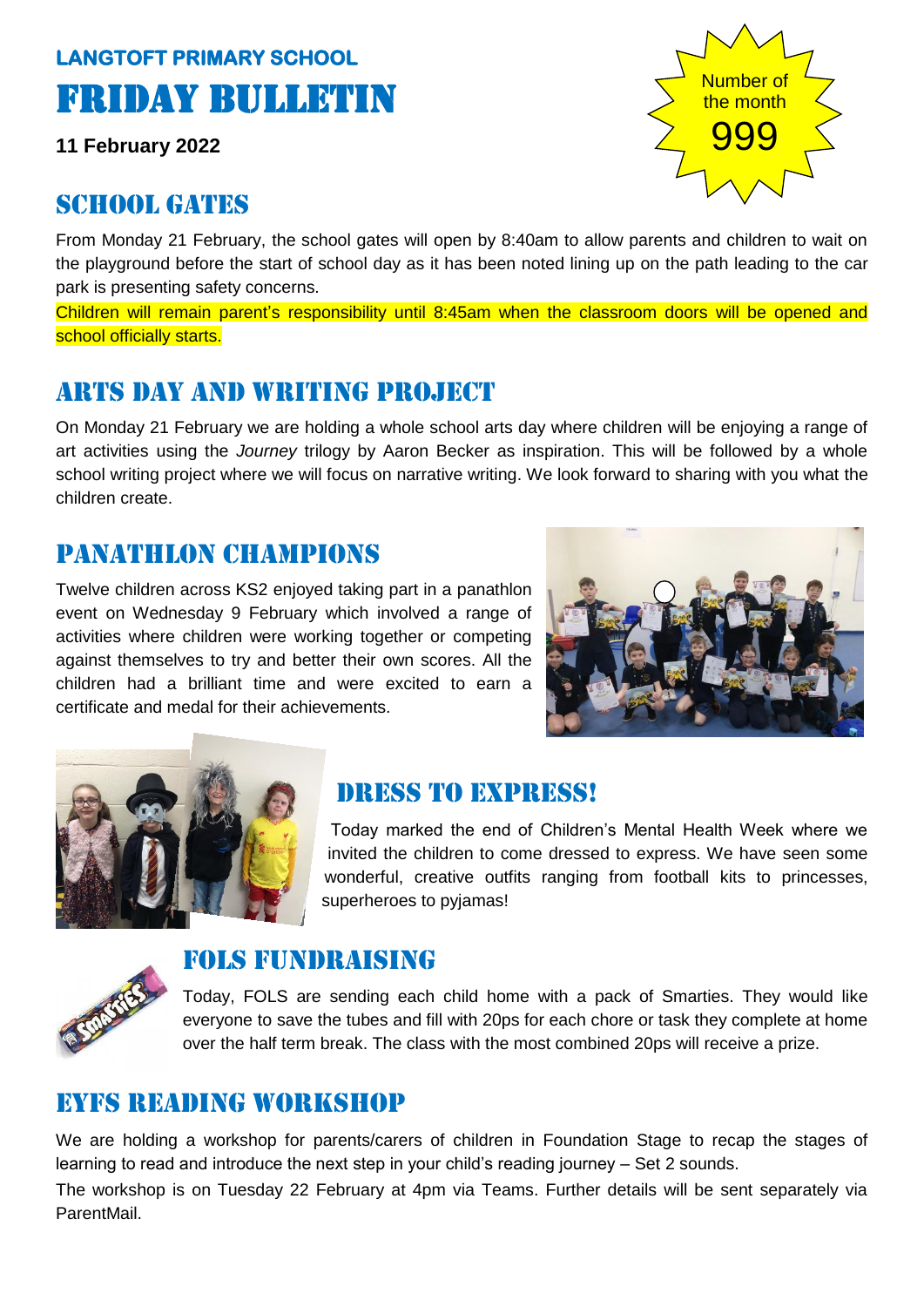## WRITERS OF THE WEEK

This week's Writers of the Week are **Lucy T** in Foundation, **Lily W** in Year 1, **James S** in Year 2, **Lettie L**  in Year 3, **Joshua B** in Year 4, **Jocelyn B** in Year 5 and **Savannah L** in Year 6.

### Pe timetable

Please find below timetable of PE days for next half term. Children can come dressed to school in their PE kit (blue PE hoodie/school jumper/cardigan, blue shorts/joggers, PE T-shirt) on the days they have PE.

| 9.00      |  | 10.15                 | 10.30                                             | 12.00            | 1.00                                                         | 3.10<br>2.00                                     |
|-----------|--|-----------------------|---------------------------------------------------|------------------|--------------------------------------------------------------|--------------------------------------------------|
| Monday    |  | B<br>R<br>E<br>A<br>κ | $11$ am - $11.50$ am<br>Year 2<br>Invasion        |                  | 1.15pm - 2pm<br>Year 3<br>Tennis - Simon Bentley             | 2.10pm - 3pm<br>Year 4<br>Tennis - Simon Bentley |
| Tuesday   |  |                       | Year 5<br>Fitness                                 |                  | Year 4<br>Netball - Sue Oakley                               | Year 6<br>Badminton - Sue Oakley                 |
| Wednesday |  |                       | $11$ am - $11.50$ am<br>Year 1<br>Invasion / yoga | L<br>U<br>N<br>C | 1.15pm - 2pm<br>Year 2<br>Yoga                               | 2.10pm - 3pm<br>Year 6<br>Dance                  |
| Thursday  |  |                       |                                                   | н                | 1.15pm - 2.05pm<br>Year 5<br>OAA<br>FS<br>Golf - Darren Game | 2.10pm<br>Year 3<br>Golf-Darren Game             |
| Friday    |  |                       | 11am - 11.50am<br>Year 1<br>Invasion / yoga       |                  | 1.15pm - 2pm<br><b>Foundation Stage</b><br>Dance: Unit 2     |                                                  |

*I would like to take this opportunity to wish all our families an enjoyable half term break and we look forward to seeing you back in school on Monday 21 February.*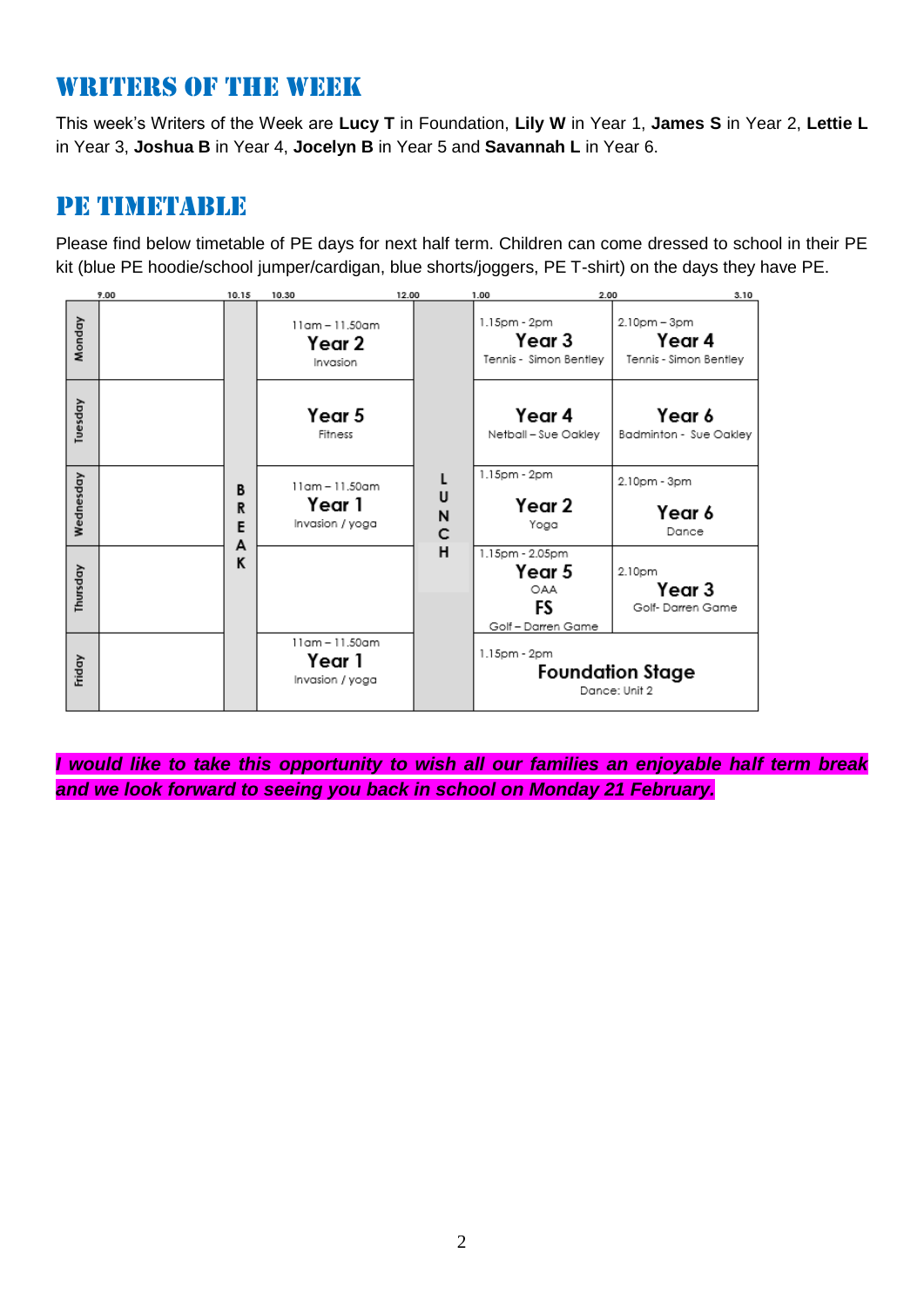# Class updates

#### **For week commencing 21st February 2022 Please find information about what each class are learning next week.**

## Foundation stage

We will begin the term with a creative morning based on the wordless picture book 'Journey'. Foundation Stage and Key Stage One will work together in each other's classrooms to produce a variety of art work. Later in the week the children will learn about and discuss people who help us. In maths, the focus is on 9 and 10- comparing and sorting different representations. In phonics, the children will learn the sounds 'ay' and 'ee'. At 4pm on Tuesday  $22^{nd}$  February there will be a short Reading workshop via teams to explain this. We hope you have a lovely half term break and look forward to seeing again you soon.

## YEAR 1

Next term we are starting our topic Hospital Heroes. We will be comparing hospitals today to those in the past and finding out about significant nurses like Edith Cavell and Florence Nightingale. In science we will be learning about the human body and in maths we will be completing our topic of place value within 50, then moving onto measurement, length and height.

## YEAR 2

After half-term, we will be using the wonderful text Journey by Aaron Becker as in inspiration for our writing. We will be using the front cover to make predictions and collecting vocabulary to help us write detailed setting descriptions. In maths, we will be starting our unit on shape, learning about the names and features of 2D and 3D shapes. Our science topic for the term is plants so we will be looking at all the types of plants that are in our school environment and looking at their features. You may wish to find some when you are out and about over half-term.

Please keep up with your number practise on TTRock Stars, Hit the Button or the White Rose 1-minute maths app. Also, I would love to hear about any great books you read over the holidays.

## YEAR 3

Next week in we will continue to focus on rainforests with additional time spent looking at plants and how they adapt and survive in these conditions. We will be using a variety of media to express ourselves in art when capturing plants, animals and still life. We shall include Journey by Aaron Becker as a stimulus for our narrative writing. We will be continuing to explore multiplication and division in mathematics and maintain regular use of TT Rockstars.

## YEAR 4

This week in Year 4, we will begin our new topic on the Romans. We will discover who they were, where they came from and when the Romans were around. In mathematics, we will be exploring fractions including some revision of counting in tenths. We shall also be beginning a new writing journey with a focus on narrative texts. Our music sessions this term will be centred around the song 'Lean on Me' by Bill Withers and will allow us to explore tuned instruments further. In science, we will be studying states of matter.